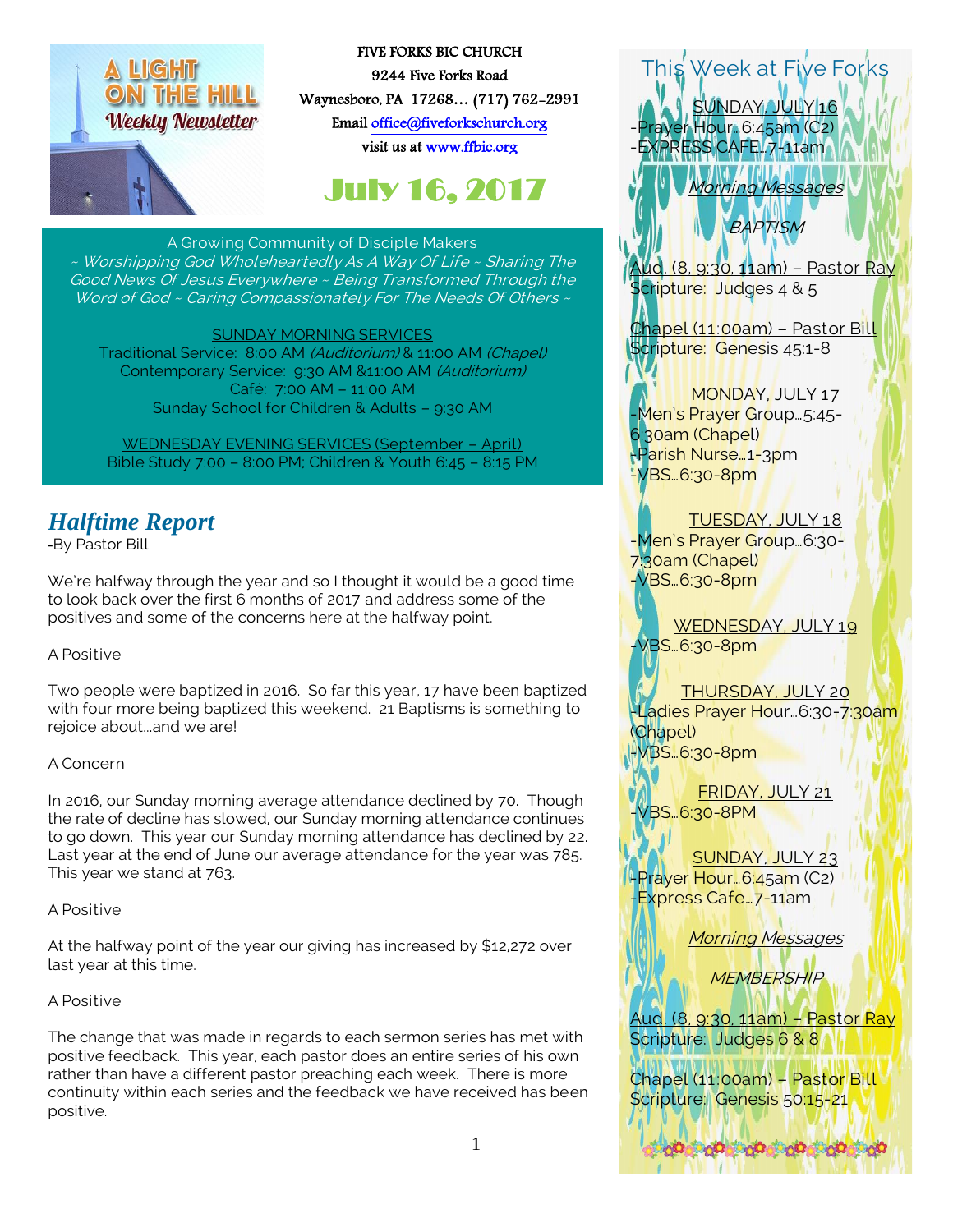## *Halftime Report (continued from page 1)*

#### A Concern

Our search for a Youth Director continues. Because we have not yet filled this position, we have not been able to move Pastor Shaun into the vacancy created by Pastor Adam's departure last fall. Being short-staffed, we (the pastors) are concerned about whether we are giving the level of care that our lay leaders and congregation deserves.

#### A Positive

The addition of Josh Roach to the staff has been helpful in a number of areas. Josh has been instrumental in bringing about numerous technical improvements in the area of worship. He has been intentional about giving people opportunities to become involved in Worship Ministry, and has provided valuable input to the pastors each week as sermons are prepared for the upcoming worship services. The learning curve continues for Josh and for us, but we are thankful for the contributions he has brought thus far.

#### A Concern

Back in January at Annual Council, we acknowledged that our purpose as a church had become somewhat muddled and murky. What do we believe, why are we here, what are we about? I would think that from your perspective not much has changed. But I will say that your Church Board has been devoting a significant amount of time in working on defining what we believe and what we are about. This work will continue – with your involvement – throughout the rest of the year. In the meantime, let's look to grow in our awareness of His love for us, and share His love with others by caring for them and helping to meet their needs.

#### A Positive

Here in 2017 two young women from our congregation have heard and responded to God's call to serve abroad. Hailee Martin is currently serving in Mozambique and Caitlin Recard will begin serving in Kenya in just a few weeks. We are thrilled to be able to partner with Hailee and Caitlin by providing prayer and financial support for the two of them.

Surely there are other positive things that come to your mind, as well as other concerns. I would like to hear from you, so please take the time to email me Your Positives and Your Concerns from the first 6 months of 2017.

Thanks for reading!

Pastor Bill





ATTENDANCE (JULY 9) **Sunday's Worship Total = 709** 8:00 Auditorium = 176 9:30 Auditorium = 307 11:00 Auditorium = 139  $11:00$  Chapel  $= 47$ Bible Connection = 19 Nursery  $(9:30 \& 11:00) = 21$ 

Attendance

### **Total Sunday School = 247**

Adult Education Attendance = 96  $Berean = 13$ Golden Link = 46 Through the Bible = 22 The Christian Family Life Class  $= 0$  $8:00$ AM Café Class = 5 Alpha Omega Discussion = 6 Men's Resolution Class = 4

## Food Pantry Item of the Month" for JULY:

Skillet Meals (Hamburger/Tuna/ Chicken Helper)

Place donations in the orange tub in the lower lobby.

**Operation** Christmas Child Item of the Month" for JULY:

Note pads, coloring books, activity pads, post-it notes, any school supply

Place donations in the designated boxes in the lower and upper lobbies.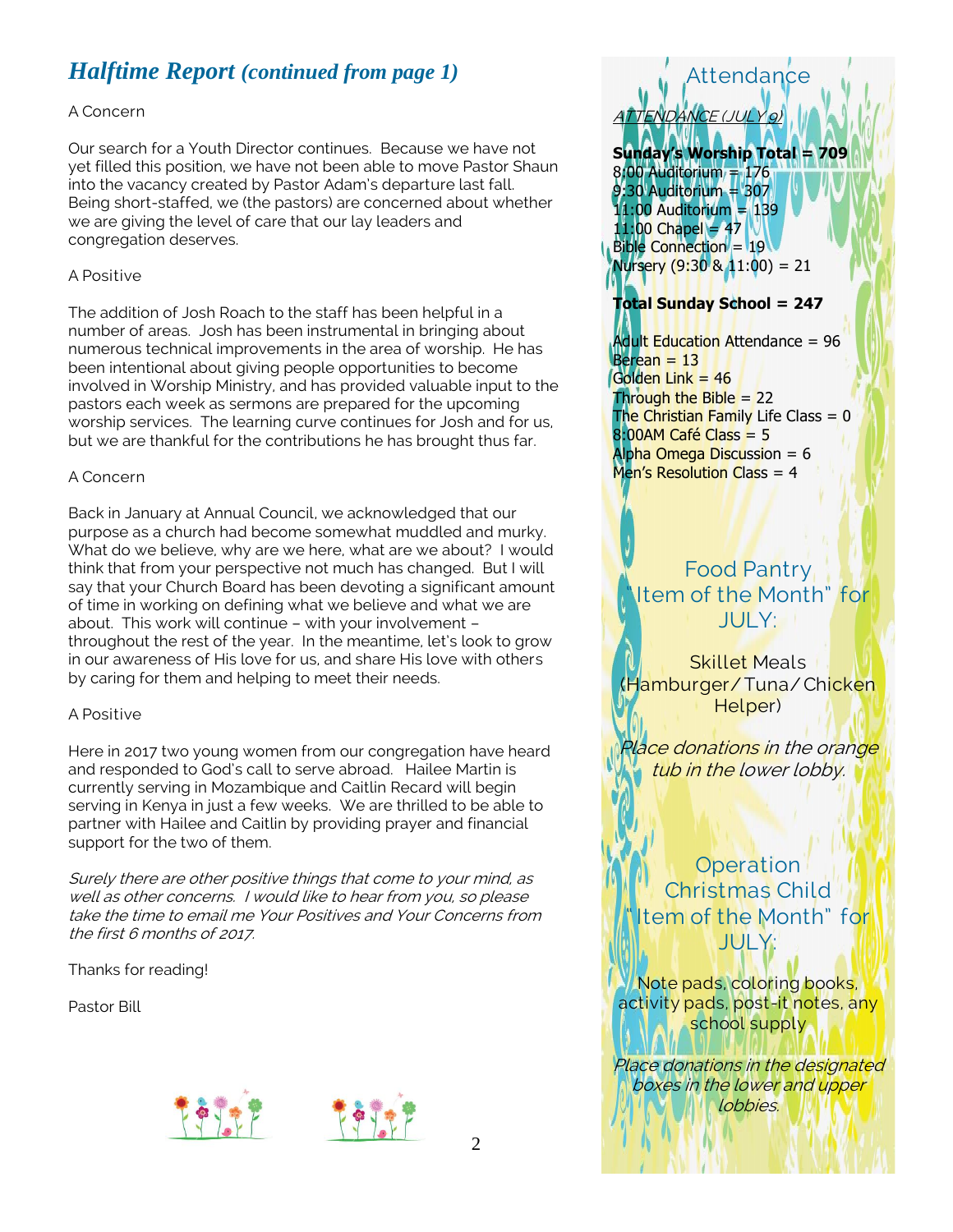**LOCATED IN THE** PURPOSE ROOM

Overcoming Loneliness -by W. Leslie Carter+ (F-CAR)

An excellent book which looks at what loneliness is; the causes and consequences of loneliness; and how to overcome loneliness.

CHECK OUT THE

URCH

Medical Judgment & Fatal Trauma -by Richard Mabry, M.D. (L-MAB)

The author, a retired physician, writes medical suspense with "heart," inter-woven with struggles of faith.





## *Celebrate Recovery Update*



CR café time will now be at 6pm. Large group (7pm) and open share (8pm) times will remain the same.



Let us pray: Dear God. please embrace those who are sick and hurting today and let them feel the warmth of Your love. Amen!

Marion Barnett Ruth Gembe Sonja Payne Linda Umbrell Gwyn Weaver



We would like to thank the church for all the support, cards, flowers, and pastoral help during the passing of our father/grandfather, Archie Flohr. Thanks again, Bill & Jamie Flohr

#### Church Family,

A very belated thank-you to everyone who called, sent cards, and visited Larry after his car accident. We also thank the church for the planter sent to him as he convalesced. We are so thankful for our church family!

-Larry & Linda Pedersen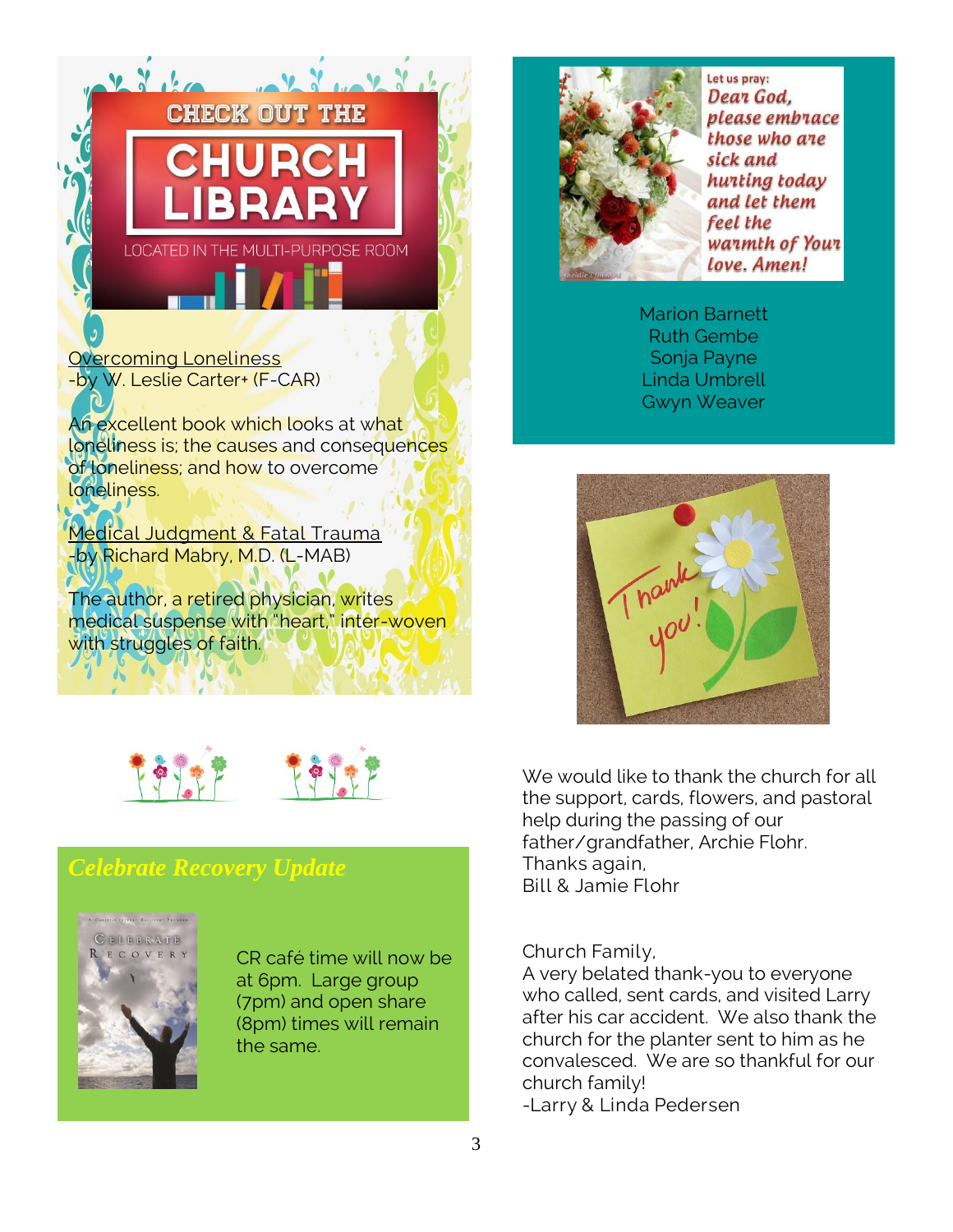## *2017-18 Church Photo Directory Coming Soon!*



One request that consistently comes our way is for a Church Photo Directory. Bonnie Branthaver – from within our congregation – has offered her time and talents to help make this happen. Here are some important details:

What? A Photo Directory that everyone from our church family will have the opportunity to participate in. Pictures will go onto our church website (but will only be accessible by using a church generated password).

When? Bonnie has set aside two weekends in August to take pictures. The first weekend is Saturday, August  $5<sup>th</sup>$  from 8am until 6pm and on Sunday August 6<sup>th</sup> from Noon until 6pm. The second weekend is Friday, August 18<sup>th</sup> from 8am until 4:30 and Saturday, August 19<sup>th</sup> from 8am until 6pm.

Where? The Multi-Purpose Room (Gym/Café)

How? You can set up an appointment to have your picture taken by emailing Bonnie: [cbbranthaver@comcast.net](mailto:cbbranthaver@comcast.net). Please type "CHURCH PICTURE" on the Subject Line. Or you can call Bonnie at 717-762-6355. Or simply see Bonnie here at the church.

Cost? There is no cost to you or to the church. Bonnie is willing to volunteer her time in order to make this happen. She is not a professional photographer but has taken pictures of our children for the Pinewood Car Derby and these turned out well. Her desire is to simply help us put a name to a face and by doing so help us get to know one another. Upon request, Bonnie will email you a copy of the picture that is taken of you (at no charge to you).

Other: As pictures are taken, they will be placed on the church website, and again, the photo directory will be password protected. A Photo Release Form must be signed in order before your picture can appear in the Directory.

You are free to submit a photo rather than have your picture taken, but the Photo Release Form will be placed in your mailbox (or emailed to you) and must be signed before the picture can be posted in the Directory.

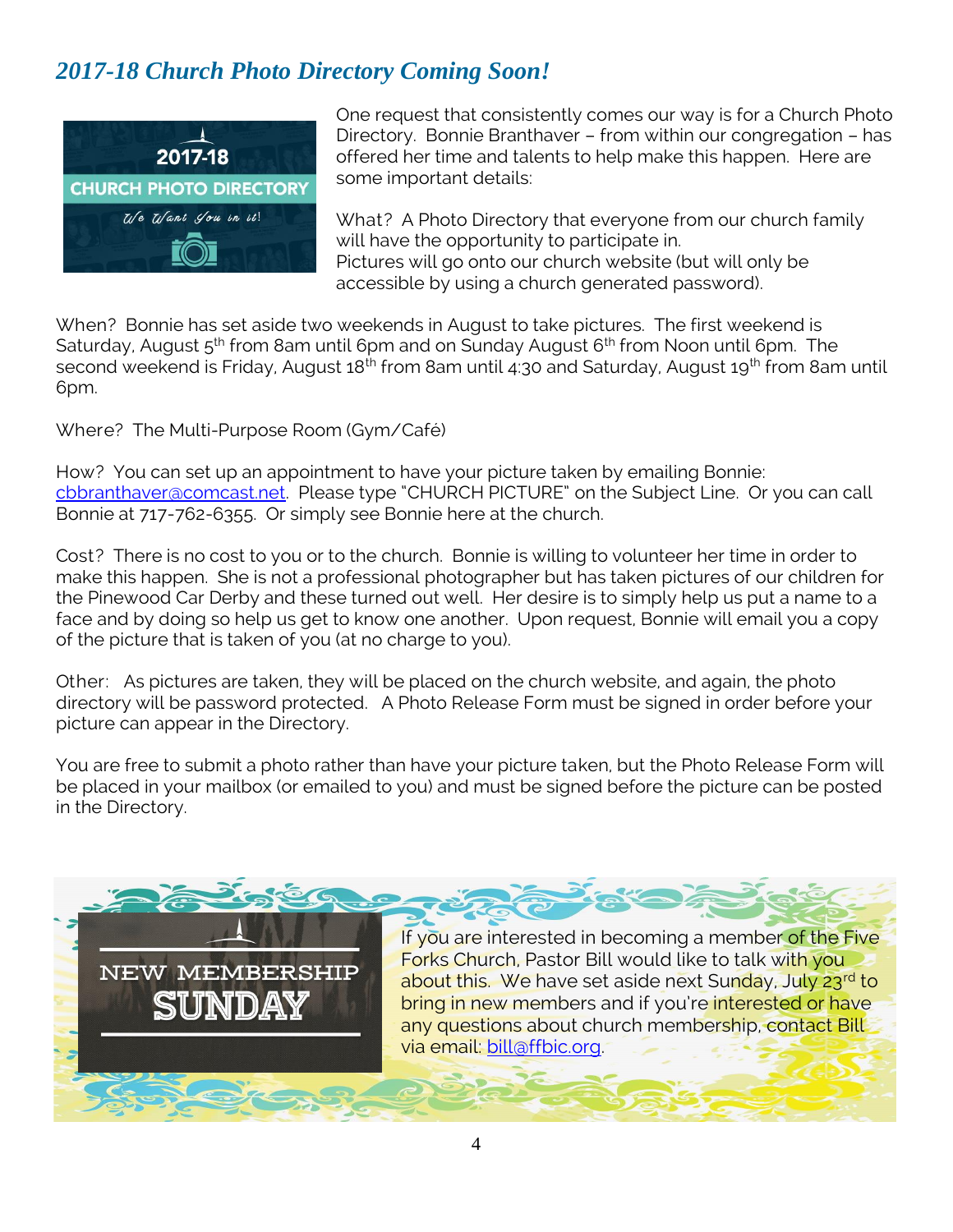## *School Supplies Needed*

As school children are enjoying their summer, we are looking ahead to school starting in August! We have had the opportunity to help low income families for the past 15+ years, but we could not have done it without the help of our friends in the community. Churches, businesses, and volunteers all work together to make this happen. Our goal is to provide the school supplies listed for each child's grade as well as a new school outfit including socks and underwear. Many families struggle to make ends meet without the added expenses of required school supplies.

Will you join us (Waynesboro Community Human Services) in this project by donating school supplies, clot<mark>hing, unde</mark>rwear, and socks or monetary donations so that we may purchase these items? We i would like to have donations by Sunday, August 6<sup>th</sup> so that we can distribute them the week of August 14-18.

Please place donations in the designated box in the mailroom. Thanks so much for supporting our children in need.

#### SUPPLIES NEEDED:

- Pencil Boxes
- **Zippered pencil pouches**
- 24-count #2 pencils
- 36-count #2 pencils
- 48-count #2 pencils
- **24-count crayons**
- 8-count large crayons
- Highlighters single and 4-count
- 4-count dry erase markers
- **Block erasers**
- **Pencil top erasers**
- Large Glue sticks
- **Pocket folders with clasps**
- **Pocket folders without clasps**
- **Backpacks**
- **Lanyards**
- Red pens
	- 1-inch 3-ring binders
- 2-inch 3-ring binders
- Wide-ruled notebook paper
- Colored pencils
- **Earbuds**

## Please Note:

- No Permanent markers
- **Lanyards are needed by all middle and high-schoolers**
- All elementary schools ask for earbuds for all grades
- Dry erase markers tend to run out mid-distribution
- All students need backpacks
- Underwear
- **Socks**
- New or gently used clothing jeans, shorts, shirts, sweatshirts, sweaters, skirts, dresses
- Toiletries: Bars of soap, shampoo, deodorant, toothpaste

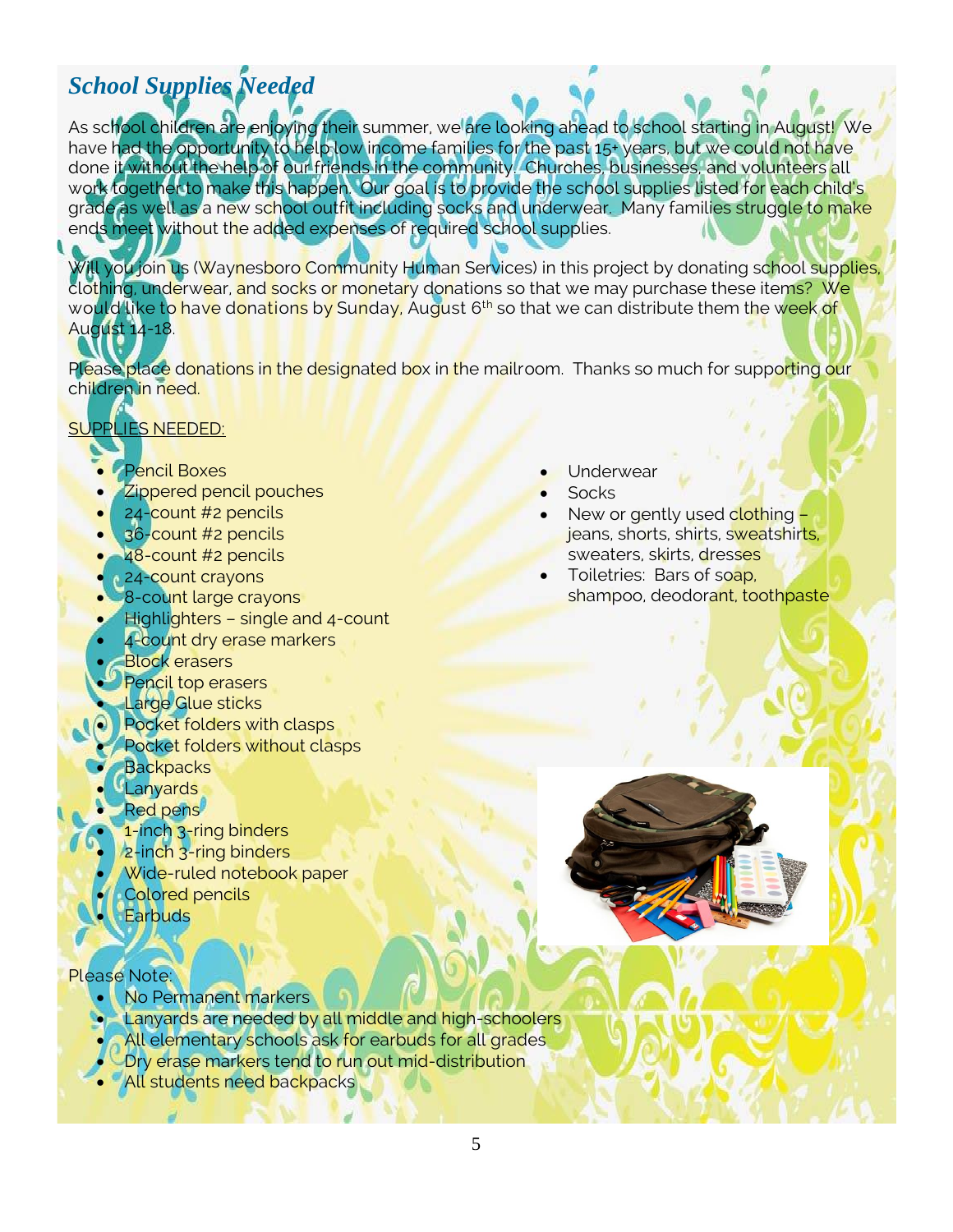## *Save The Date*



Each year the Five Forks Church Auction has raised money to help pay down the mortgage. Since the mortgage has been paid off, the proceeds from this year's auction will go into the Building Fund, which includes the hope of a future Youth Center for our teens.

We are asking each member of our congregation to consider how you might be able to donate to the auction:

- You might be willing to purchase a new item or to make an item or food item to be auctioned off.
- You might be able to donate your services (i.e. babysitting, cleaning, oil changes, mowing, etc.)
- You might consider asking a business which you patronize to make a donation to the auction.

Here are some examples of items that have been donated in the past:

- Cord of Wood
- Beef to be Butchered
- Pumpkins
- Potted Flowers
- Gift Certificates
- Cake-a-Month
- Pie-a-Month
- $\bullet$  A Meal
- Quilts
- Afghans
- Wooden Furniture
- A Picnic Table
- A Timeshare Condo or Cabin
- **Event Tickets**

As you can see, there are many creative options to choose from. How could you use your talents or skills?

If you have an item or service to donate to the auction, please complete the form that was placed in your mailbox this week and then place in Melissa Mitchell's mailbox.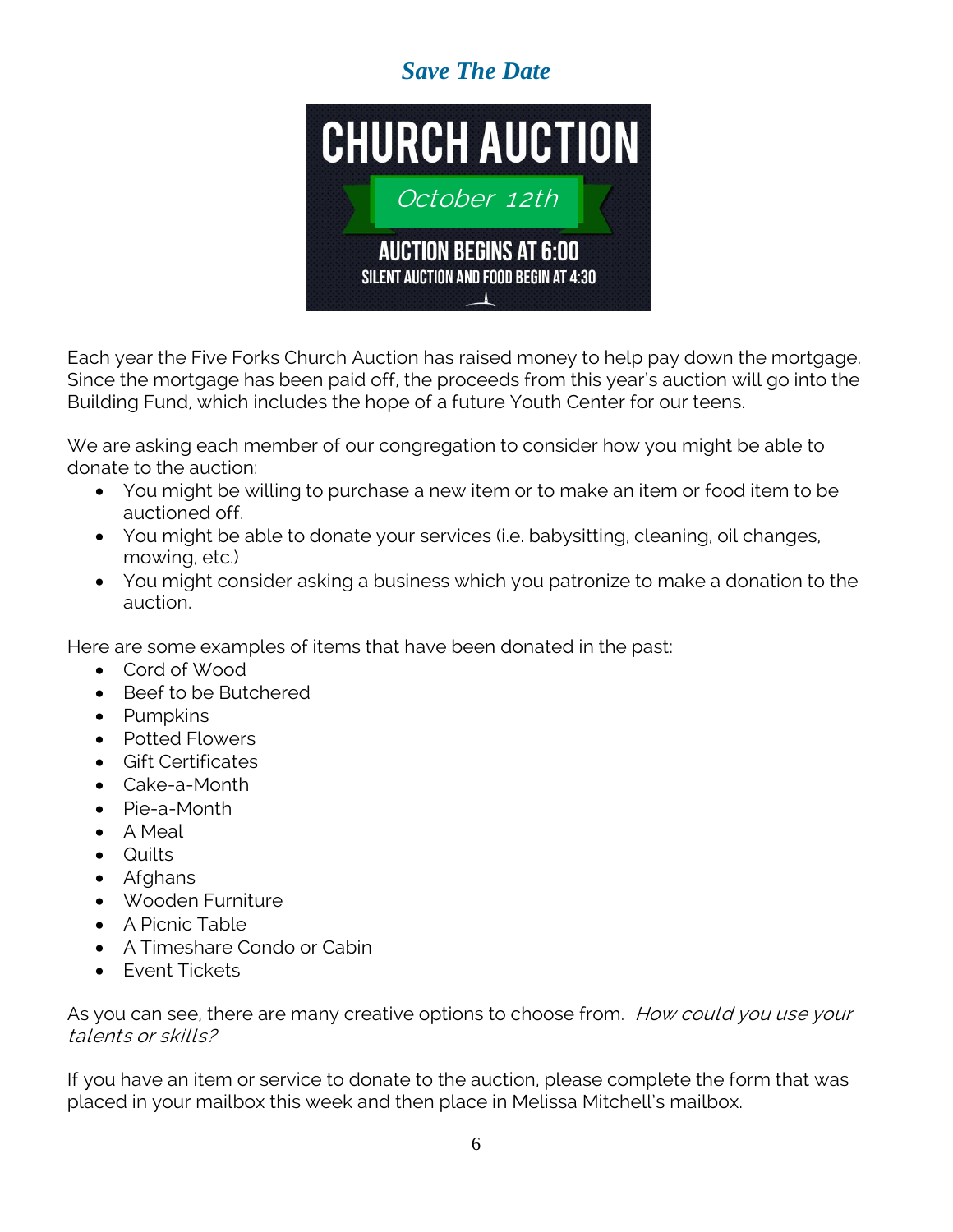*Express Café July through August*



The Café continues to be a wonderful place for many to gather before or after the services on Sunday morning.

The Café continues to be a challenging ministry to staff, especially during the summer months.

Many of you are aware that once a month we run an Express Café with a limited menu and limited staff. Towards this end, for the months of July and August we will be offering the Express Café every Sunday, resuming the full menu on Sunday, September 10<sup>th</sup>.

If you are looking for a way to get connected here at Five Forks, the Café provides a great opportunity to work alongside and meet people in a relaxed atmosphere. Our volunteers choose how many Sundays per month they wish to serve, and which shift they prefer.

For example, here are the shifts our volunteers have to choose from:

Early morning: 8:45 to 9:25

Mid Shift: 10:15 -10:45

Clean Up/Tear Down: 11:00 to 11:30

If you are interested in serving or have any questions, please contact our Office Administrator Julie Tiedemann at 762-2991 or [office@ffbic.org.](mailto:office@ffbic.org)

7

## *Five Forks Fellowship Upcoming Event*

Friday, August  $4<sup>th</sup>$  9:00 – 11:00am in the Chapel.

Peggy Ann Bradnick Jackson will be the speaker.

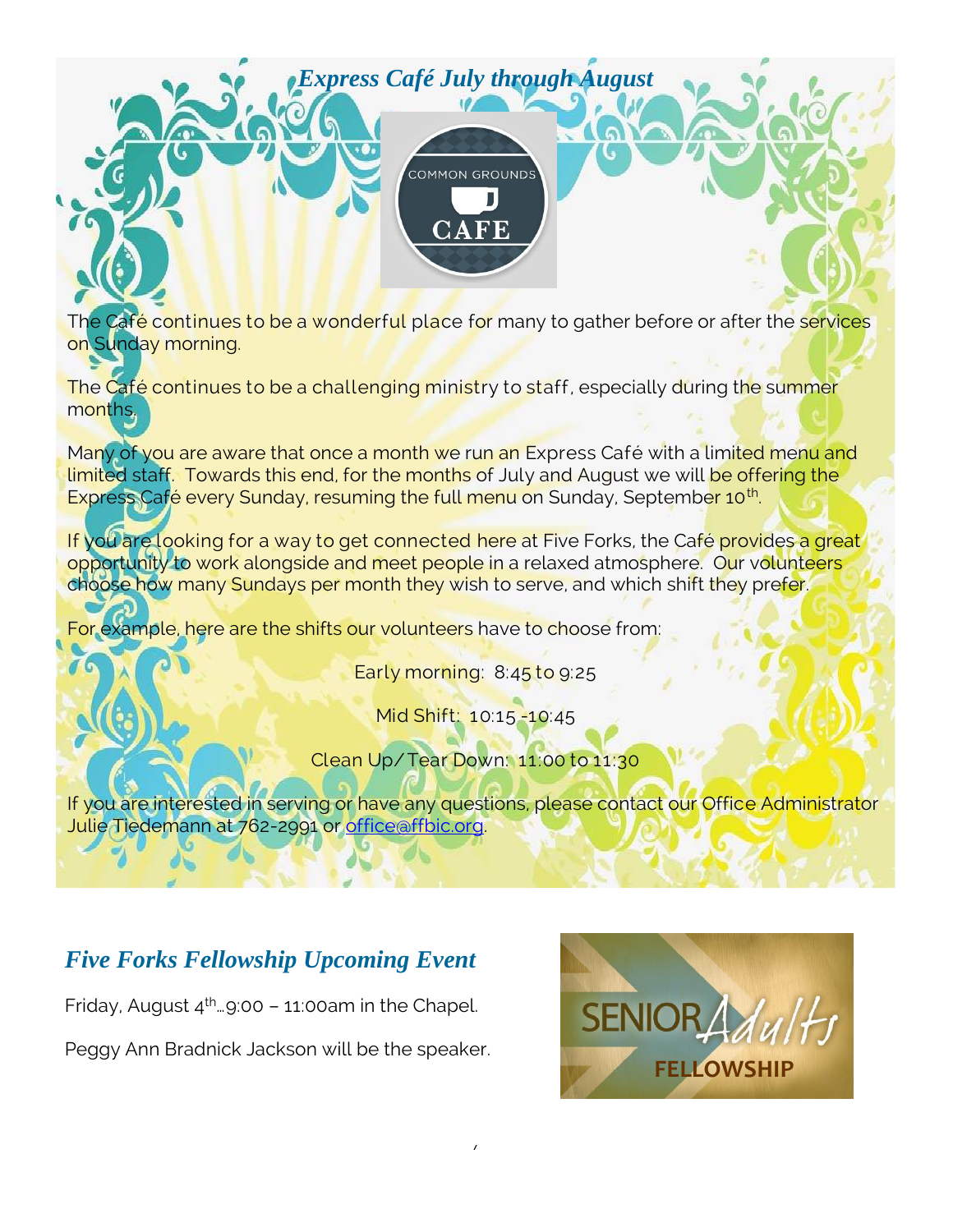## *Financial Update – June 2017*



GENERAL FUND

SUMMARY FOR THE MONTH Balance June 1, 2017 - \$73,310.72

June Contributions = \$84,391.37

- June 4 = \$28,617
- June 11 = \$21,195
- June 18 = \$18,041
- June 25 = \$17,694

June Expenses = \$69,697.84

Balance June 30, 2017 = \$88,004.25

Note: We continue to carry an unusually high balance (normal would be around \$20,000) due – in part – to the fact that we have budgeted for a staff position that has yet to be filled. This means expenses are coming in under expectation.

SUMMARY FOR THE YEAR Weekly goal = \$21, 211 Year-to-Date Goal = \$551,486 Year-to-Date Actual = \$548,684 Over/Under YTD Goal = -\$2,802

SPECIAL ACTIVITES FUND Balance June 1, 2017 = \$217,579.55 June Income = \$12,349.39 June Expenses = \$13,683.59 Balance June 30, 2017 = \$216,245.35

CONTINGENCY FUND Balance June 30 = \$158,677.88

SPECIAL BENEVOLENT FUND Balance January 1, 2017 = \$246,084.00 2017 Gains = \$19,647.79



This year "Stories" is the theme at Camp Meeting. Concerts by Justified Quartet (Saturday, August 12<sup>th</sup> at 1:30pm) and The Joneses (Sunday Aug. 6<sup>th</sup> at 2pm and Saturday, August 12 at 1:30pm)

Elective Seminars: "Identity in Christ"; "From Broken to Beautiful"; "What Repairing Streams Has Taught Me about Healing the Church"; "Faith is the Victory"

More information, details and schedules are available online at [www.roxburycamp.com](http://www.roxburycamp.com/) or call 717-532-2208 or email Rachel Shetterly [\(rachel.shetterly@comcast.net\)](mailto:rachel.shetterly@comcast.net).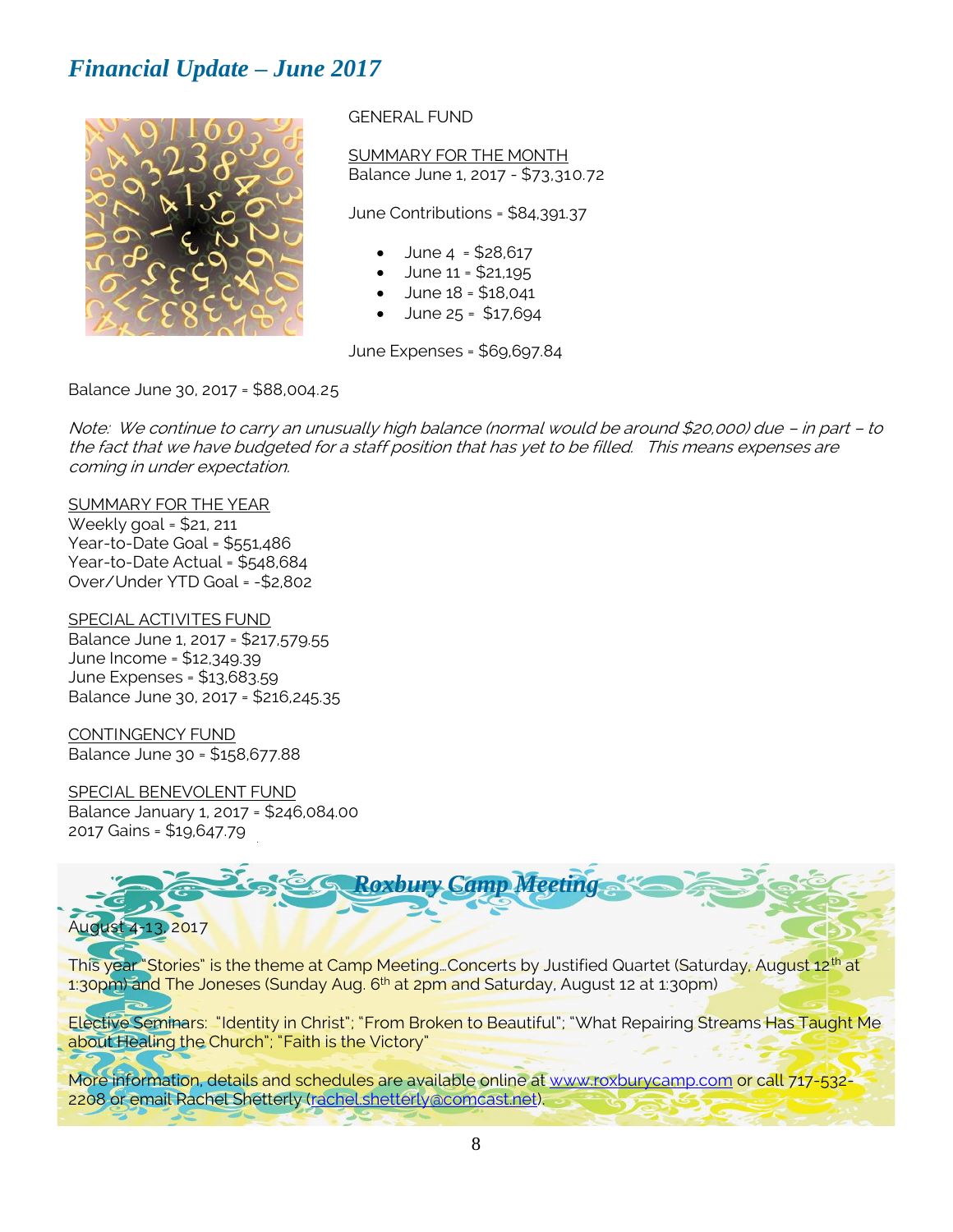# uth **AWS**

Below is a list of events and activities that the youth are assisting with, participating in or will be invited to be part of:

"You can find more information about our events, including permission slips, on the church website or join us on Facebook; our group name is; Five Forks BIC Youth Group, or see Pastor Shaun.

\*Please be aware that there is extra financial assistance available to any youth that may need it. Do not let money be the reason that you do not participate! (See Pastor Shaun)



Baltimore O's & Inner Harbor - Saturday, July 22<sup>nd</sup> (1pm midnight) All 7-12th grade youth are invited to join us as we take a youth group road trip to the Baltimore Inner Harbor and O's game. You need to be at the church at 1:00pm for departure and we will head straight down to the Baltimore Inner Harbor. We will have a couple of hours to walk around and enjoy the sights, shops, and food at the harbor and then we will take a walk up to Camden Yards for the rest of the evening to watch the O's take on the Houston Astros. We plan to return to the church around midnight. The cost for this event is \$10 plus any additional money you would

like to bring for food, shopping or sightseeing at the harbor. Money and permission slip are due to Pastor Shaun by Sunday, July 16<sup>th</sup>!